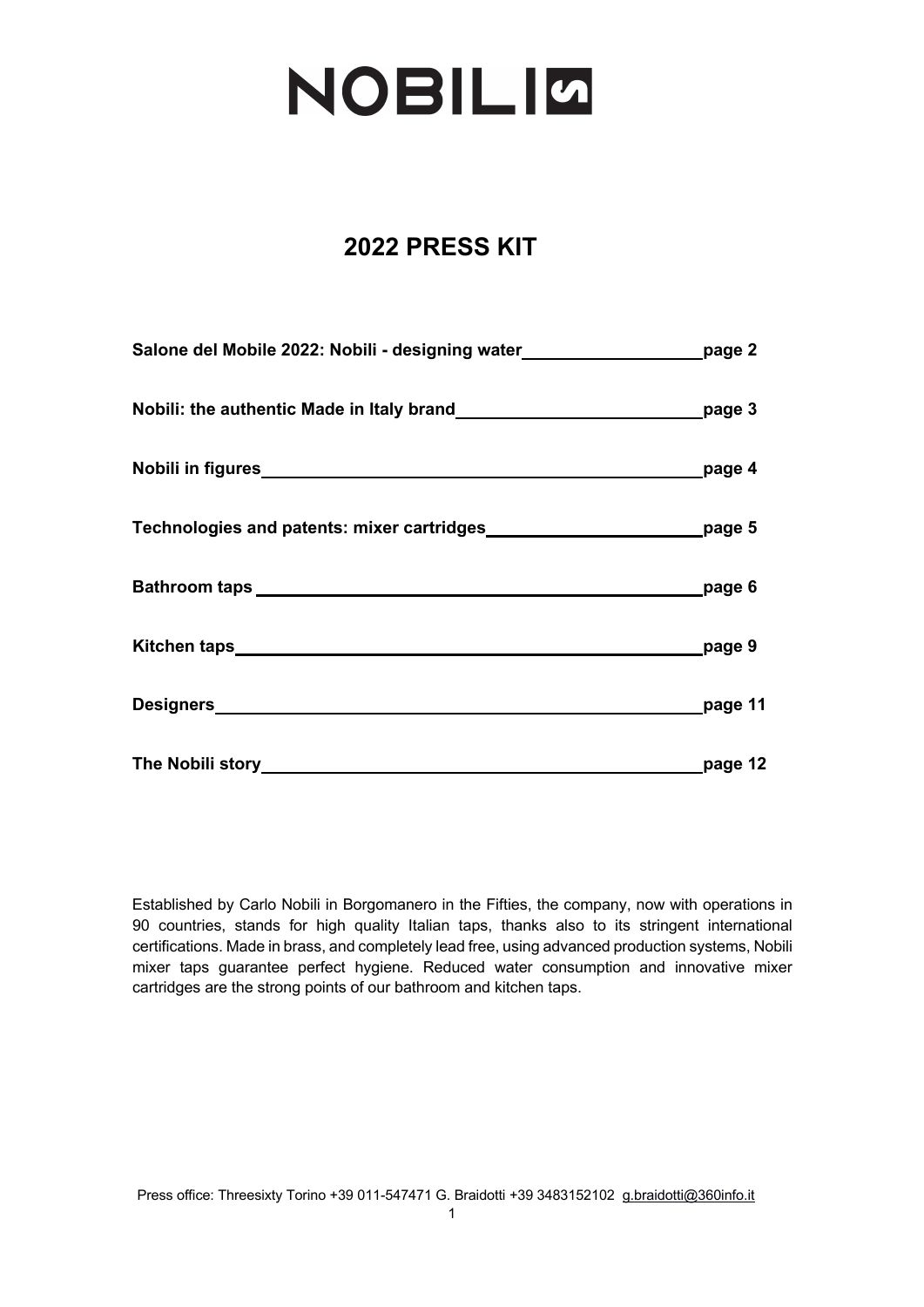### **SALONE DEL MOBILE 2022: NOBILI - DESIGNING WATER**

Style and functionality come together in the tap collections Nobili will be presenting at the Salone Internazionale del Mobile, Milan, Tuesday 7 to Sunday 12 June 2022 (pavilion 24, stand B09 B11).

Centre stage is taken by the revolutionary Velis mixer tap, with its minimalist cartridge block and low profile lever making pure water the focus of the design.

This minimalism is made possible by the Nobili Widd® 2020 mixer cartridge, the technological heart of the fixture, which assures uncompromised efficiency in a reduced footprint. Its unique axial movement means that no lateral cartridge block is needed, so that the tap has an extremely streamlined profile, a genuine paradigm change in the industry.

The Nobili Widd® 2020 is made of ULTEM™ 2200, a highly elastic, robust polymer, generally used in surgical and food industry applications. The water flows through a separate chamber outside the central one containing the cartridge, thus preventing scale deposits and drastically reducing wear on the moving parts. The ceramic disks and internal components run dry, thus assuring perfectly smooth operation over the years.

The tap opens in cold water mode to prevent starting the boiler when not needed, and the flow limiter with 50% brake minimises water consumption, with flow reduced to just 5 l/min thanks to the built-in aerator.

The Velis collection includes single-lever mixer taps for washbasins (wall and floor mounted) and bidets along with shower and bathtub fixtures, which are also available with a special scratch resistant PVD treatment in Nickel, Diamond smoke and Red canyon.

The new products on show include the Yoyo mixer tap, with its extremely clean design featuring a softly rounded spout and lever, mounted over one another in perfect alignment. Available in Chrome and Velvet black, and also in a wall-mounted version, for bidets, showers and the bathtub, Yoyo is equipped with the Nobili Widd® cartridge, which is so robust that it can handle pressures up to 70 bar.

Made in high quality brass with a very low lead content to ensure unbeatable safety and hygiene, all Nobili tap and accessory collections are designed and manufactured at the Suno (Novara) manufacturing complex, one of the largest and most advanced in Europe. The company annually processes over 8,000 km of brass bar using 452 machining centres, and does 100% of its tap production in-house.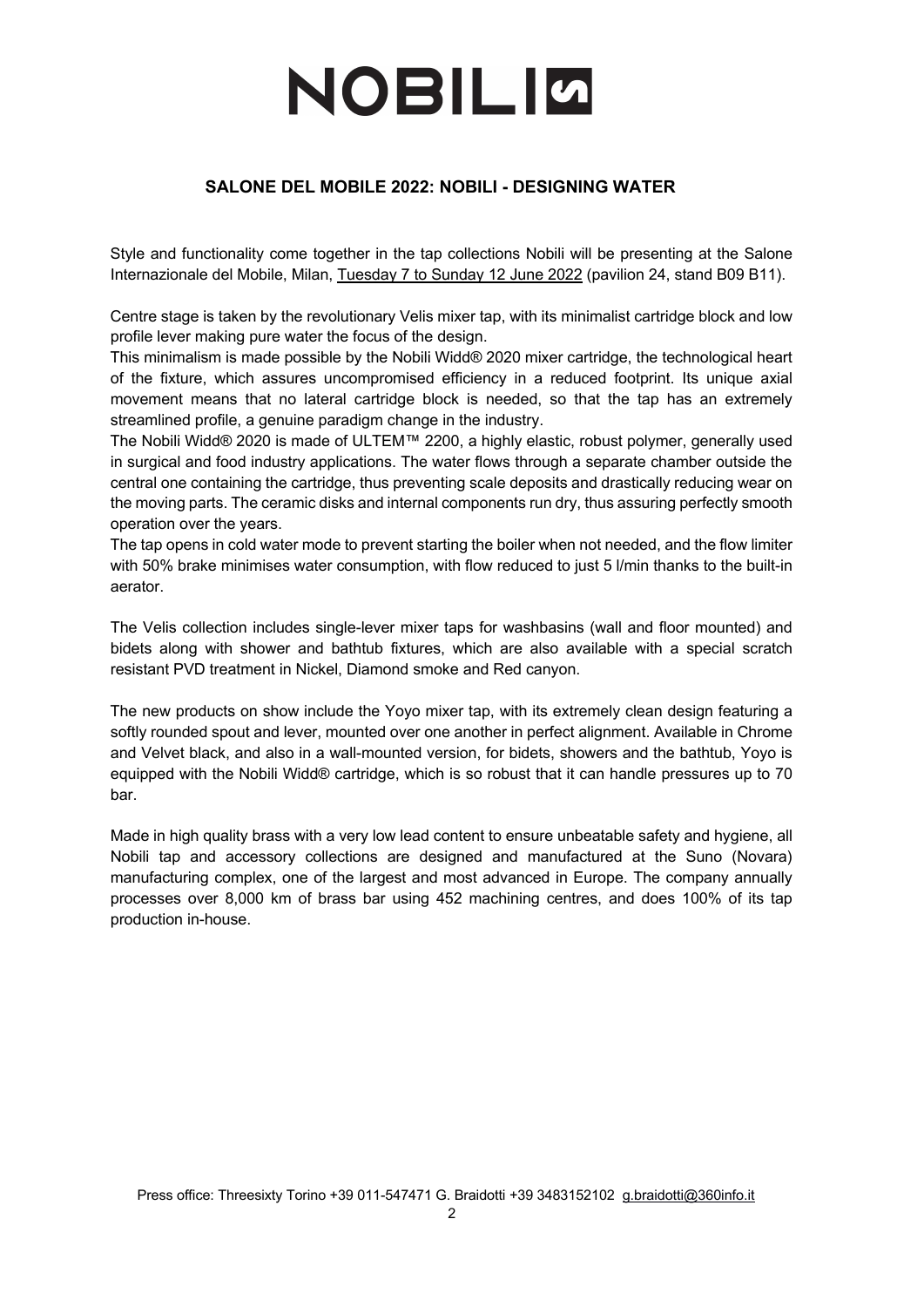### **NOBILI: THE AUTHENTIC MADE IN ITALY BRAND**

Nobili was established at Borgomanero (Novara) by Carlo Nobili in 1954. From his early experience with taps and valves, Carlo Nobili developed a deep understanding of the product and the need to offer the market higher quality with an industrial approach.

In 1960 the company launched its first collection of taps using innovative production technologies, which enabled it to use high quality brass and avoid the wastage typical of the semi-handmade production of the time.

This reduced wastage enabled Nobili to produce higher quality taps at a competitive price point. This philosophy continues to inspire the company's research and development, today under the leadership of Carlo Nobili's children Alberto, Pierluigi and Maria Grazia, and his grandson Carlo Alberto.

In the Eighties, with the advent of new mixer technologies, Nobili developed the ceramic disk cartridge and invested in research into water saving solutions.

Nobili's industrial growth led to the internationalisation of its operations, making it a genuine **groundbreaker** in 87 countries worldwide.

The almost three million units made by the Suno factories are subjected to stringent quality controls, with over 2,000 hours/year of laboratory testing.

The Suno (Novara) complex now covers 100,000 sq.m., and is classified as a "Zero Emission Company" thanks to its solar energy system of 9,000 photovoltaic panels, which makes it completely self-sufficient and guarantees sophisticated solutions for the protection of the environment.

Nobili is also the only European company to do **100% of its tap production** in-house. The company effectively consists of 9 units in a single manufacturing complex. From brass machining to die casting, moulding of plastic parts to chrome plating and polishing, laser engraving, packaging, storage and spare parts management.

With the adoption of the ERP/CRM/MES operating systems (putting it at the cutting edge of Italian industry) all the company's IT and technical infrastructure is interconnected, thus assuring total real time control of all aspects of production, sales and customer service.

All while maintaining its commitment to reducing energy consumption and recycling all process waste.

The latter includes the brass chippings, which are purified of the cutting lubricants and then processed back into bar. The lubricants are also recovered and returned to the machining circuits. The two chrome-plating plants also feature completely closed water circuits, with 100% of the wastewater recovered and then used to cool the machines.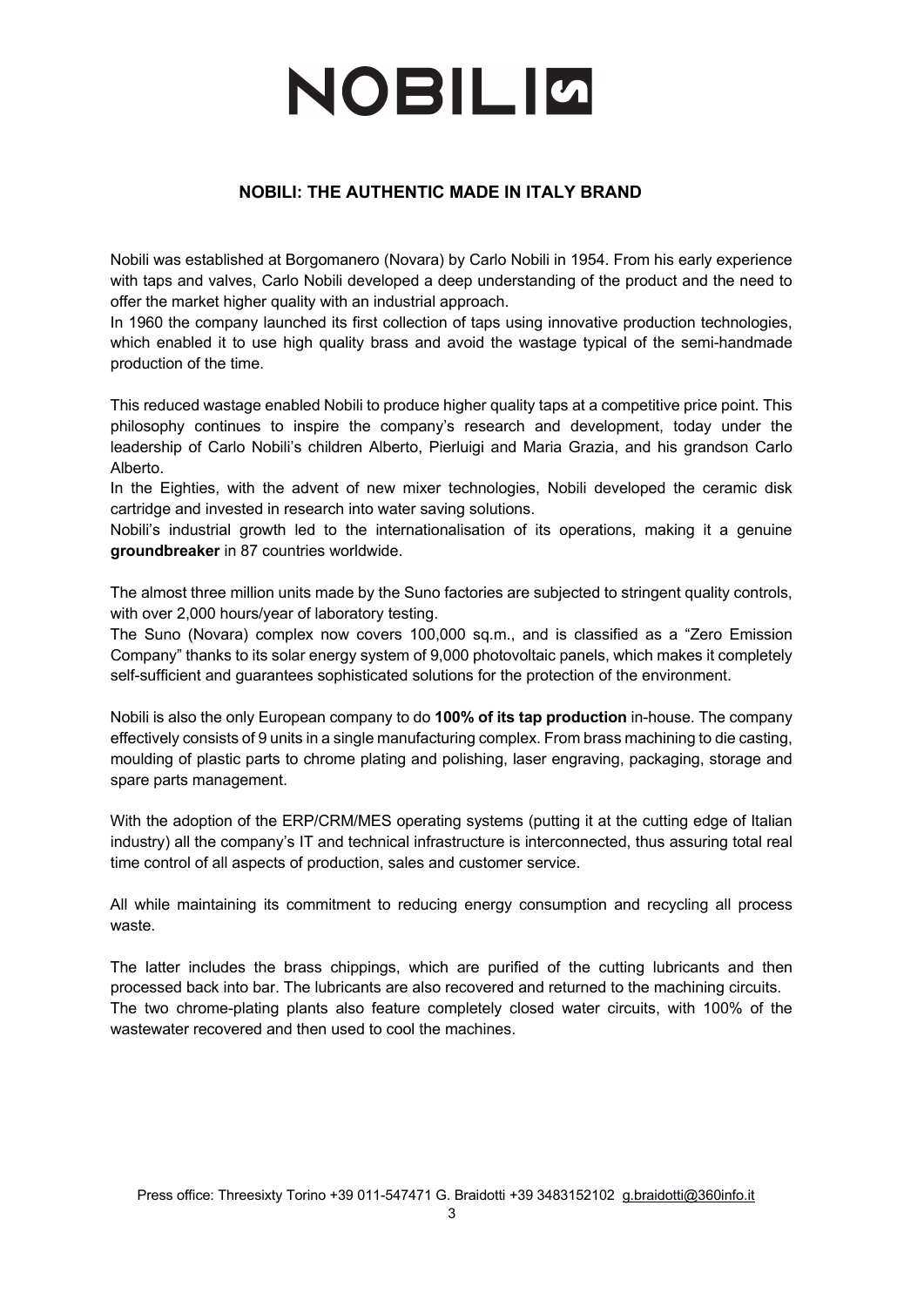### **NOBILI IN FIGURES**

#### PRODUCTION

| 3,500,000 units sold per<br>year | 115 million<br>cartridges and<br>bonnets<br>manufactured | 320 production<br>plants           |
|----------------------------------|----------------------------------------------------------|------------------------------------|
| <b>TECHNOLOGY</b>                |                                                          |                                    |
| 22,000 models in<br>production   | 400 new models per<br>year                               | 80 patents                         |
| R&D                              |                                                          |                                    |
| 4,000 hours per product          | Up<br>133<br>to<br>components<br>per product             | Up to 25 materials<br>per product  |
| <u>LABORATORY</u>                |                                                          |                                    |
| 2,000 hours of testing a year    | 1,200 products tested<br>every year                      | 12 international<br>type approvals |
| <b>SUSTAINABILITY</b>            |                                                          |                                    |
| 100%                             | 100%                                                     | 68% reduction in<br>plant          |
| brass chippings<br>recycled      | thermoplastics<br>recycled                               | lubricant<br>consumption           |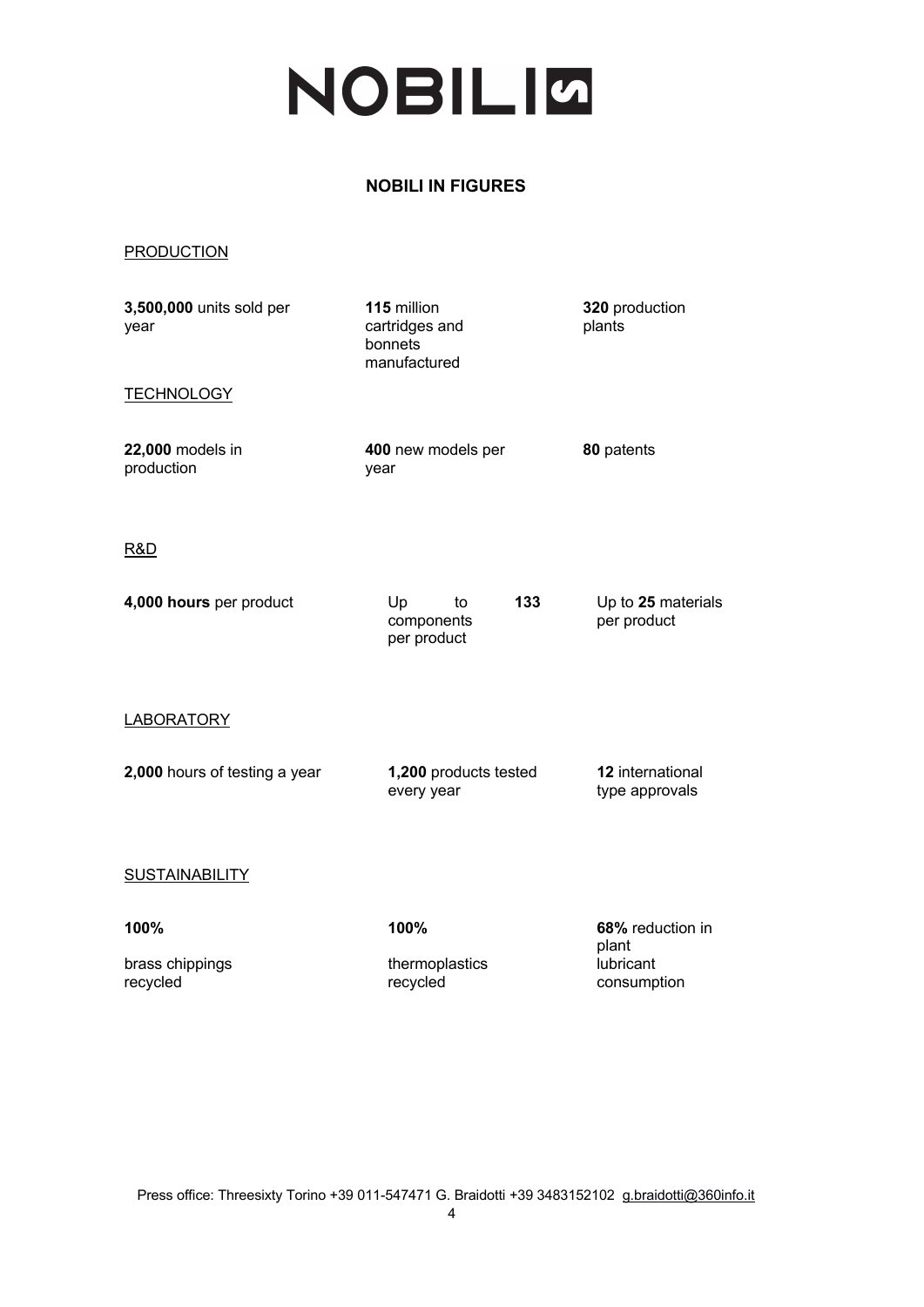### **THE NOBILI WIDD® 2020 CARTRIDGE**

The Nobili Widd® 2020 full-immersion cartridge with axial movement revolutionises the structure of conventional mixer taps by doing away with the lateral cartridge block, thus enabling very clean and streamlined styling.

This **innovative technology** serves the design, and is rounded out by the cold water opening mechanism, which eliminates  $CO<sub>2</sub>$  emissions due to the boiler starting when not required.

The Nobili Widd® 2020 is made in the Thermoplastic Moulding Department of the Nobili Technology Centre, using Ultem™ 2200: a plastic polymer loaded with 20% glass fibre to make it more rigid without compromising elasticity and robustness. This material, generally used in surgical and foodsafe applications, keeps the tap working perfectly over the years.

The cartridge also features food-safe silicone gaskets, dry-run ceramic disks and internal mechanisms to ensure no build up of scale, a brass movement rod perfectly orthogonal to the broach, and water hammer at 50 bar.

### **THE NOBILI WIDD® CARTRIDGE**

Water savings, innovation and safety assured by Nobili research and development**:** the Nobili Widd® full-immersion cartridge offers unprecedented reliability, with torsional strength at 18 Nxm and pressure resistance in excess of 70 bar.

In contrast with conventional devices, the water reaches the top of the mixer tap through a separate chamber from the central one containing the cartridge mechanism. This prevents scale building up and drastically reduces the mechanical wear of the moving parts.

The ceramic disks and internal parts run dry, thus ensuring smooth operation of the lever throughout the tap's life.

Total respect for the environment is assured by the dynamic flow regulator, maximum flow regulator and temperature limiter and the use of food-safe thermoplastic components.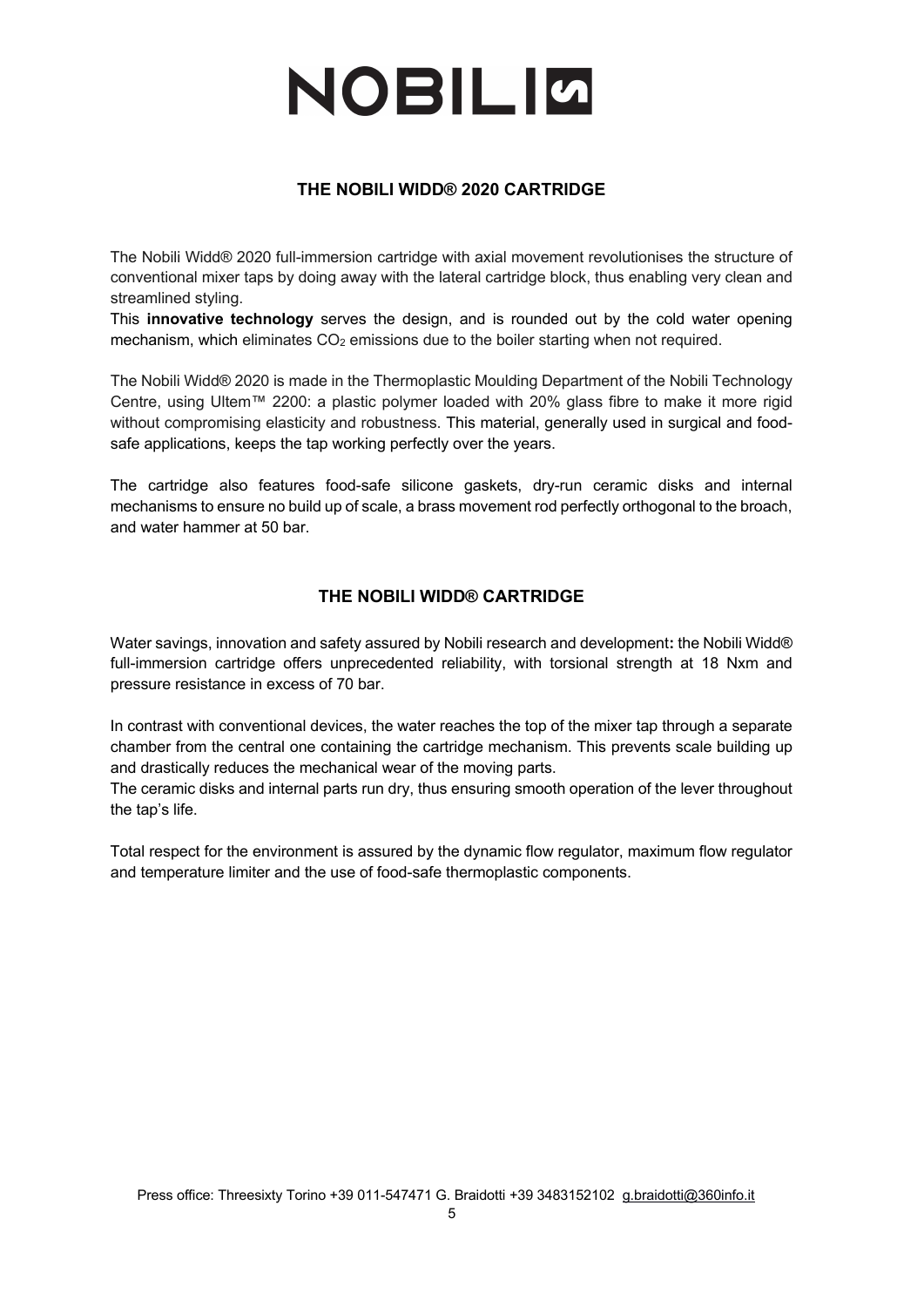### **BATHROOM TAPS**

#### **VELIS**

With its Velis taps, Nobili puts the focus on water, and reaches peak styling and quality - the perfect marriage of form and function

Clean, minimal lines sum up the company's philosophy: quality makes quality.

Only the most sophisticated and innovative technology makes true simplicity possible. This is true of the Nobili Widd® 2020 ecological mixer cartridge, which enables the unique styling of the mixer, with its low profile lever and lack of the normal bulky lateral block.

This solution also saves water, thanks to its opening in cold water mode, which prevents the boiler starting unnecessarily, and the concealed aerator which limits consumption to just 5 l/min (in comparison to the competition's usual 9-11 l/min) while maintaining a full, pleasurable jet of water.

Like all Nobili tap and accessory collections, the entire Velis line is made in high quality brass with a very low lead content to ensure unbeatable safety and hygiene.

The Velis collection includes single-lever washbasin, wall mounted and bidet taps, along with shower and bathtub fixtures. There is also a high impact freestanding version for floor mounted washbasins.

Finishes: Chrome, Inox, Nickel PVD, Red canyon PVD, Diamond smoke PVD

### **YOYO**

The **Yoyo** mixer tap stands out for its extremely clean styling, with a softly rounded spout and lever, mounted over each other in perfect alignment.

This simplicity is made possible by the Nobili Widd® full immersion cartridge which, with its just 28 mm diameter, **guarantees** totally reliable operation. In contrast with conventional cartridges, the water flows through a separate chamber from the central one containing the Nobili Widd® mechanism.

This prevents scale building up and drastically reduces the mechanical wear of the moving parts. The ceramic disks and internal parts run dry, thus ensuring smooth operation of the lever throughout the tap's life.

This technology - guaranteed for 20 years - frees up the design and makes for a lighter styling, as well as offering significant water savings thanks to the cold water opening system, which prevents the boiler starting when not needed, the flow limiter with 50% brake, and the aerator which reduces flow to just 5 l/min.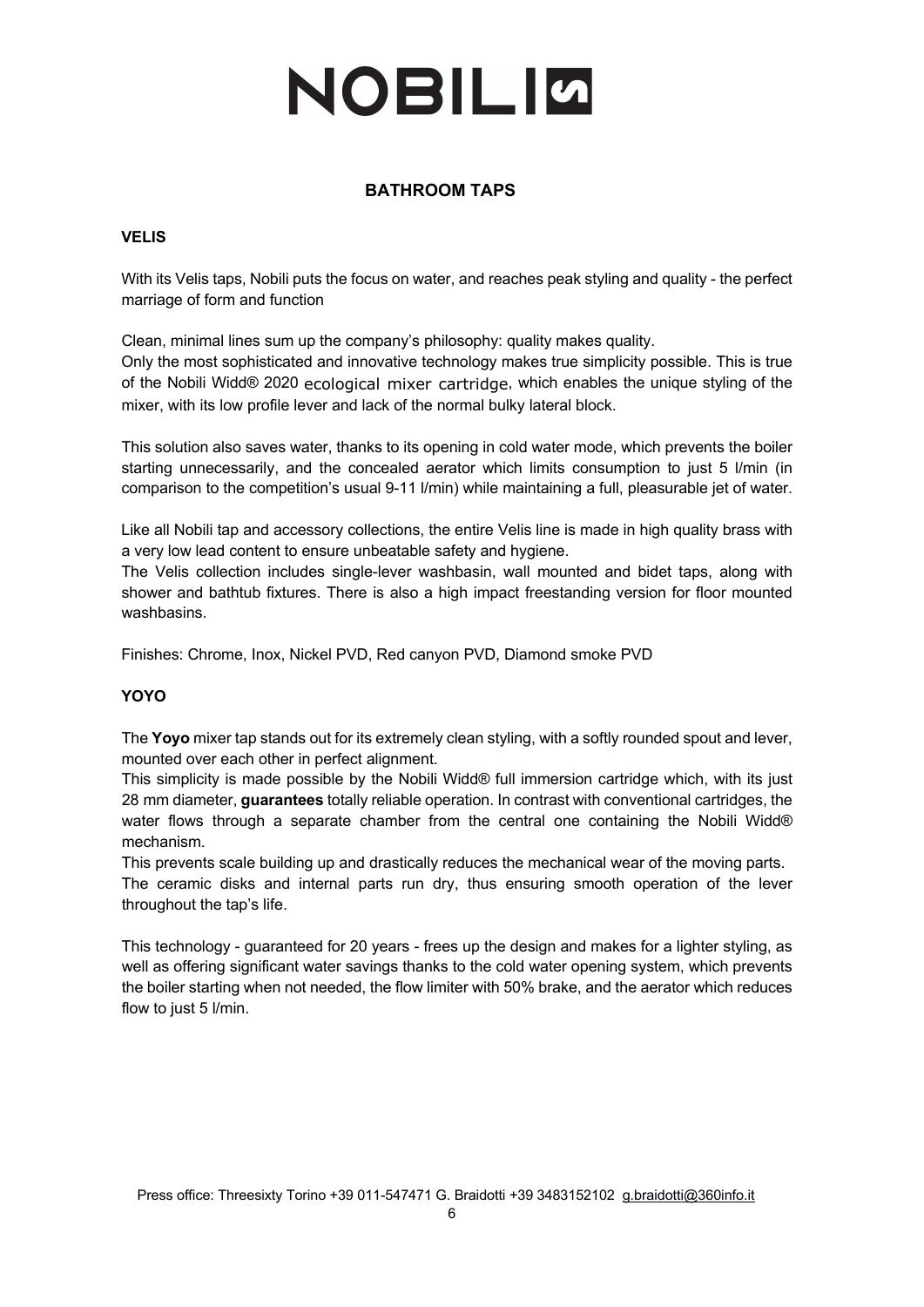#### **SEVEN**

Designed by Meneghello Paolelli Associati, SEVEN is a mixer tap collection with a masculine, rigorous look: washbasin, high washbasin for bowl basins (h 27.5 cm), bidet, bathtub body, shower body, thermostatic shower/bathtub and flush shower body.

Behind the squared off and yet soft, ergonomic design lies Nobili's production technology with machinery and advanced software developed in-house or in collaboration with the major international players.

"*A moulded mixer tap that recalls the styling of products machined from bar, which are generally very heavy and with strong geometries,*" says Alberto Nobili. "*This is made possible by our casting department, but also by our robots which grind and polish every component in a way that has only now become possible.*"

The washbasin mixer taps reduce water consumption with the Nobili Widd® 28 mm full-immersion ceramic cartridge with flow limiter, which halves the flow of water by braking the opening of the lever when half the flow rate is reached (50%). In the "eco" version, the lever opens with cold water delivery (energy-saving), rather than with mixed water, thus preventing the boiler from starting when not needed and using up hot water.

#### **LIRA**

Designed by Piet Billekens, the LIRA bathroom tap collection is versatile and fully featured, with single- and three-hole taps and wall-mounted taps for washbasins, bidet tap fixtures, and threeand five-hole bathtub rim taps. The bathroom collection is rounded out by coordinated wall and handheld shower heads.

The collection is available in Chrome, Polar white (matt), Diamond smoke (polished) and the elegant Velvet black (matt).

The 360° adjustable spout (which can also be extended from 13 to 15.5 cm or 18 to 20.5 cm in the wall-mounted version) makes the collection suited to washbasins of every size and depth.

Nobili LIRA is also available in the floor-mounted version for freestanding bathtubs, standing 81 cm high and with a coordinated handheld three-jet shower head.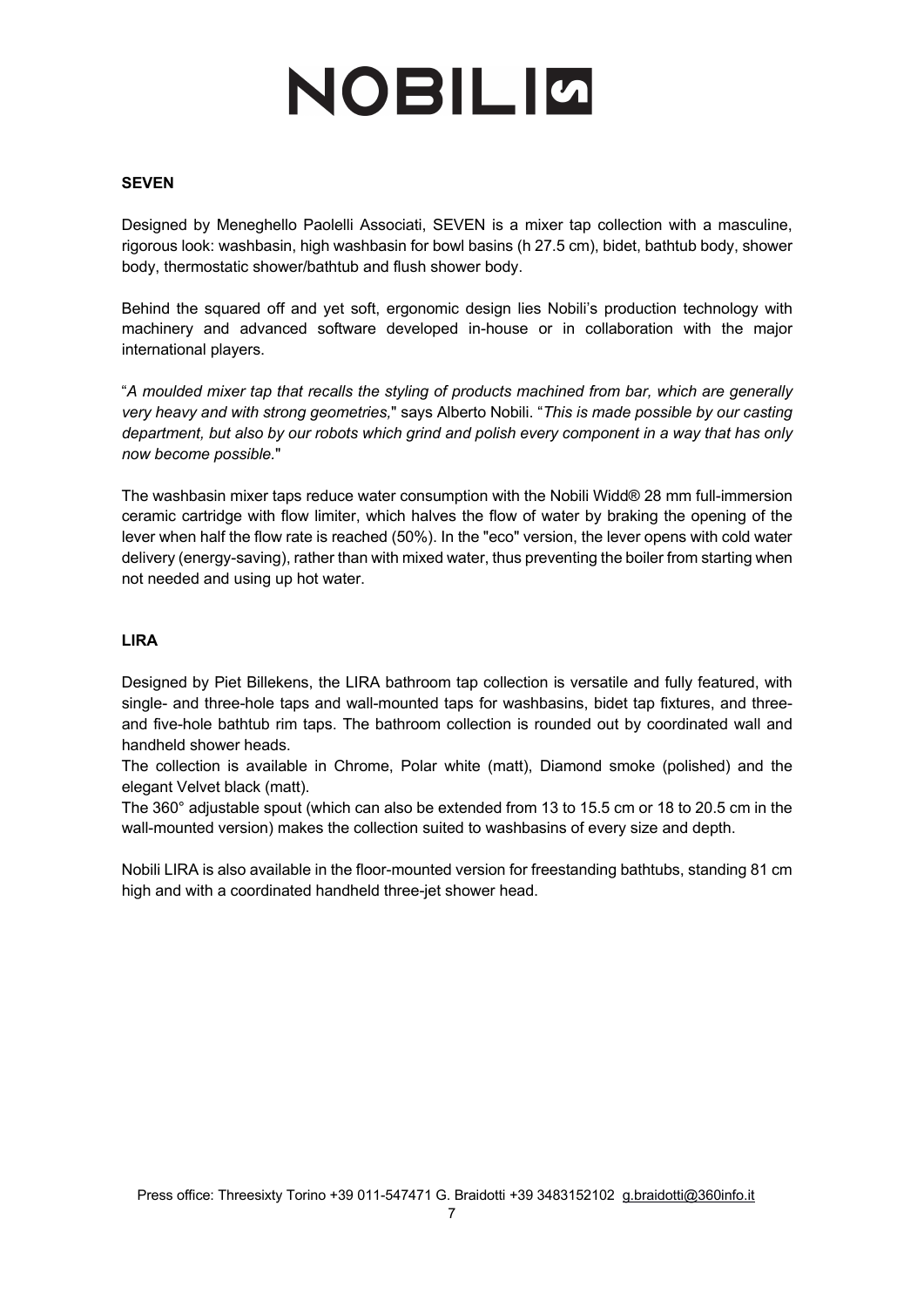#### **DRESS**

The key concept for the Dress mixer tap is personalisation: Nilo Gioacchini designed the collection for Nobili, with the great decorative trends in the sector in mind, so important in both private residential and large public settings.

The Dress mixer tap has a cylindrical body with two flat elements with radiused corners above it: the spout and the lever. Both are available in 16 finishes, chosen from four macro-palettes: Colours, Wood, Matter and the refined Guilloché.

Available in three heights to adapt to a variety of washbasins - from the classic 17.6 cm to 27.4 cm - the tap features water saving technologies that reduce its flow from **11 l/min** to 5 l/min.

#### **LIVE**

The single-lever mixer tap from Nobili combines a minimalist modern aesthetic with evocations of tradition. The curved spout recalls mountain drinking fountains with their stone bowls. Strangely at odds with the minimalist design of the body and cylindrical lever, they come together to create a harmonic, almost timeless effect.

The patented **Nobili Widd® 35 Eco** Nobili Live immersion cartridge halves consumption without compromising the pleasurable feel of the jet. A dynamic flow regulator acts to abate consumption by braking the lever when it reaches the half way position. Full flow is available once this light resistance is overcome.

The collection is available in the classic single-lever mixer version with 4 different heights (160, 232, 310 and 362 mm), as a wall-mounting washbasin tap, as well as bidet, shower and bathtub fixtures, and also with thermostatic control.

#### **ACQUAVIVA**

The Acquaviva mixer tap has a squared off, geometrical style, ideal for contemporary design washbasins.

Two colour versions are available in addition to the Chrome finish: Polar white and Velvet black, both with a matt finish. There is also a 26.7 cm version for bowl washbasins, in addition to the more usual 15.2 cm version.

The technological heart of the tap is the Nobili Widd® 28 mm full-immersion mixer cartridge, which has revolutionised tap design by enabling a smaller diameter assembly while also integrating important new functions.

Compared with normal cartridges, in this case the water flows up to the top of the mixer outside the cartridge itself, thus drastically reducing mechanical wear, preventing scale building up, and ensuring perfectly smooth operation.

The cartridge has a temperature limiter and dynamic flow regulator as well as a maximum flow selector.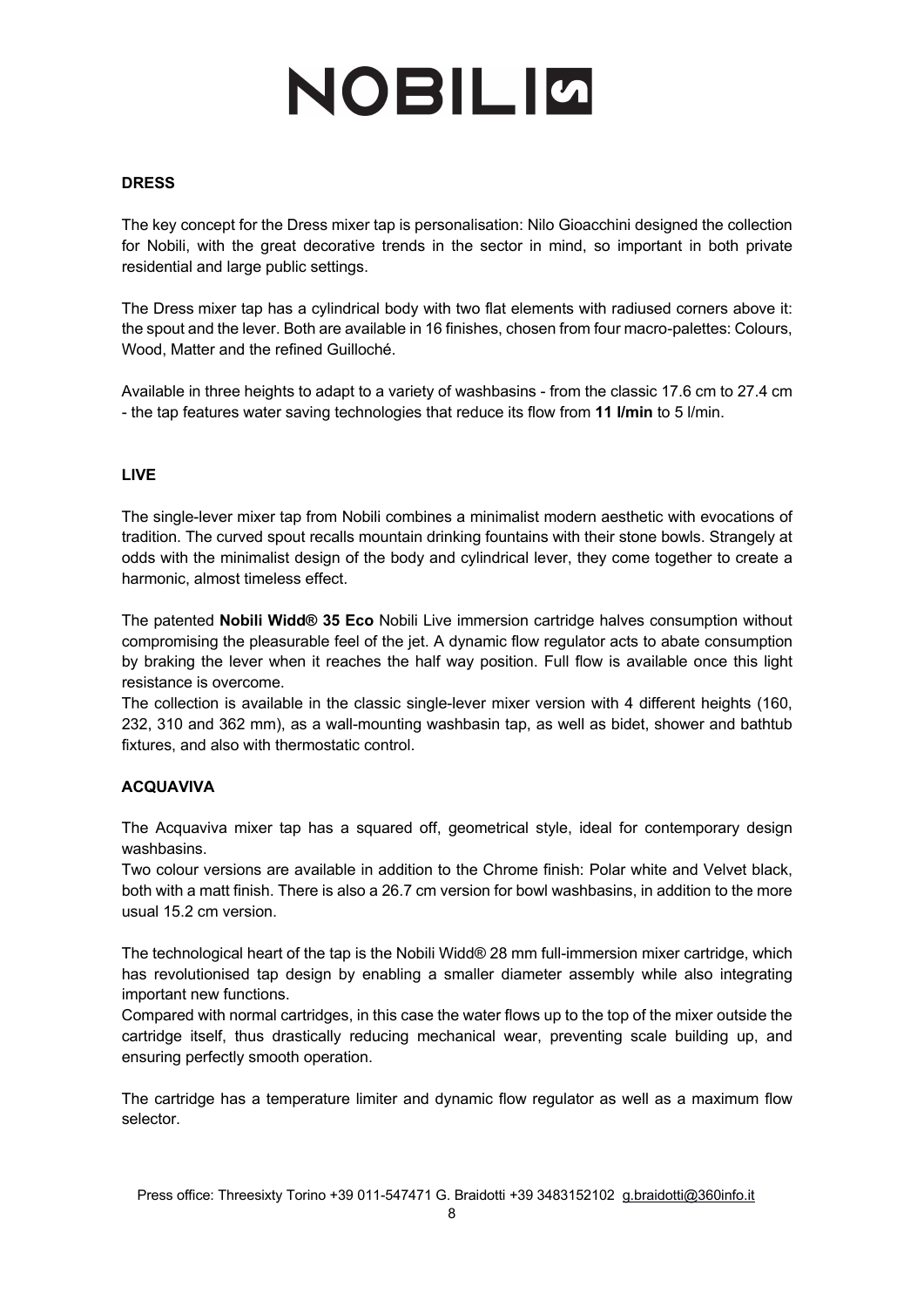### **KITCHEN TAPS**

#### **HERON**

Heron is Nobili's water saving masterpiece for the kitchen.

A professional mixer with a lightweight design, it is finished in Chrome or Inox with contrasting details in Velvet black on the handle and the bridge between its body and spout.

These two elements also feature a thin, elegant design, recalling the heron after which the tap is named.

The technological heart and true secret behind the formal elegance of the new full tap is the fullimmersion cartridge with **axial movement** developed by Nobili's researchers.

Smaller and thinner, at just 34 mm diameter, it represents the best of Nobili technology, reducing consumption and guaranteeing long-lasting perfect operation by separating the internal mechanism from the actual flow of water. This patented design prevents scale building up and keeps the tap working perfectly throughout its life, without the need for maintenance.

The reduced size of the cartridge makes it possible to design a thinner **tap** body, which does not require any bulky external volume to house the **control** lever.

This is the reason for the minimalist design of the Heron mixer tap's lever, which combines ergonomics and innovation with outward simplicity.

Nobili Heron works over 360° with its orientable manual spout and spray or rain jet. Another secret behind the Nobili kitchen tap is the energy limiter which opens in cold water mode to prevent the starting of the boiler when not needed.

Dimensions: 46 cm x 22.3 cm (width).

#### **LEVANTE**

The **Levante** kitchen tap stands out for the streamlined elegance of its conical profile and extended range of action, due to its particular ergonomic design.

The design creates a refined optical play of elements, adding a surprising effect when the hose is extended. The head is located in the opposite position to normal kitchen taps: instead of extending out from the spout, it detaches from the body of the mixer and pivots around the front. The 360° rotation of the head, combined with that of the mixer itself doubles its effective range over the sink. When the head is detached, the simple, clearly defined filling jet can be turned into a more intense washing flow by clicking the button on the head itself.

Water and energy consumption are reduced by the Nobili Widd® 28 mm full-immersion ceramic cartridge with its dynamic flow regulator and cold water opening mechanism. The handle used to start and stop the flow of water features a mechanism which brakes it in the half way position. Once this light resistance is overcome, the mixer delivers its full flow.

Like every other cartridge (and every other internal component) the Nobili Widd® 28 mm has been entirely designed and developed in the Nobili R&D department, and is covered by an international patent.

Levante is 47 cm high, and is available in the following finishes: Chrome, Inox, Diamond smoke (polished dark grey) and Velvet black (matt black), with its hose enclosed in a stainless steel coil.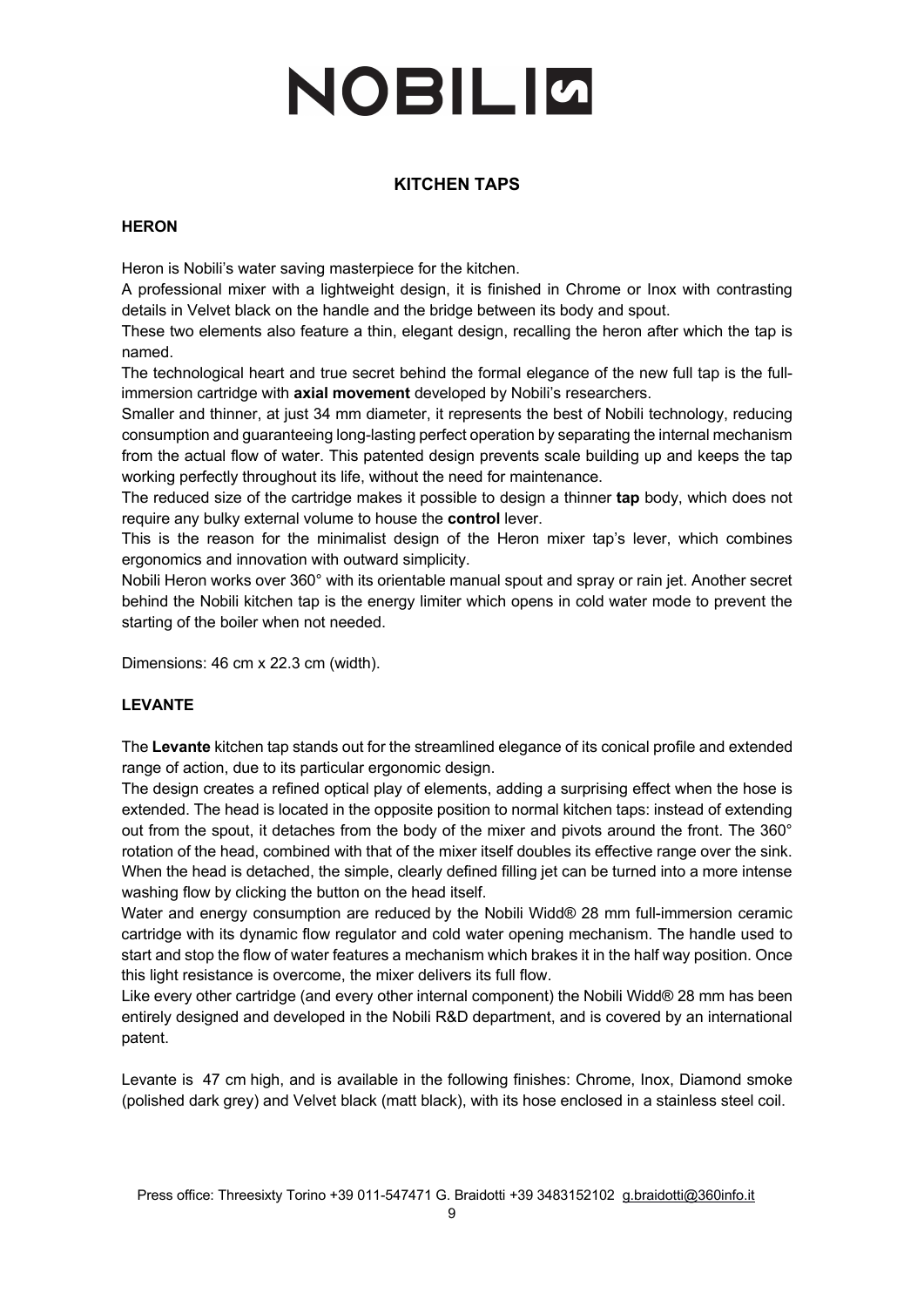#### **LAMP**

Designed by Meneghello Paolelli Associati for Nobili, the Lamp mixer tap stands out both for its styling - with clear references to lighting equipment - and its functionality.

The body rotates through 360° on the sink, with a coverage of 29 cm. The spout is secured magnetically to the side of the body. It is easy to take off and direct onto the sink, with a total range of up to 60 cm thanks to its black rubber hose.

A handy button on the ergonomic handle starts and stops the flow of water and also selects spray or rain jet delivery.

Water consumption is reduced by the Nobili Widd® 28 mm full-immersion ceramic cartridge with flow limiter, which halves the flow of water by braking the opening of the lever when half the flow rate is reached (50%). Once this light resistance is overcome, the mixer delivers its full flow. The temperature limiter regulates the maximum temperature to avoid scalding.

Four finishes are available: Chrome, Inox, Diamond smoke and Velvet black.

#### **MOVE**

Designed by Marco Venzano, Nobili Move (460 mm high) innovates the classic kitchen mixer tap concept both stylistically and functionally.

The head, which rotates through 360°, is independent of the spout (which can also rotate through 360°), and can be easily operated with a single hand, thanks to its magnetic attachment. This means that Move doubles the range of action of the mixer tap, thus greatly simplifying its use. Water consumption is reduced by the Nobili Widd® 28 mm full-immersion ceramic cartridge with its WaterSaving dynamic flow regulator. The temperature limiter regulates the maximum temperature to avoid scalding.

Six versions are available: Chrome and Inox, both with the hose enclosed in a coil or in matt black rubber; and in the new Diamond smoke and Velvet black finishes, with the hose in a black rubber sheath.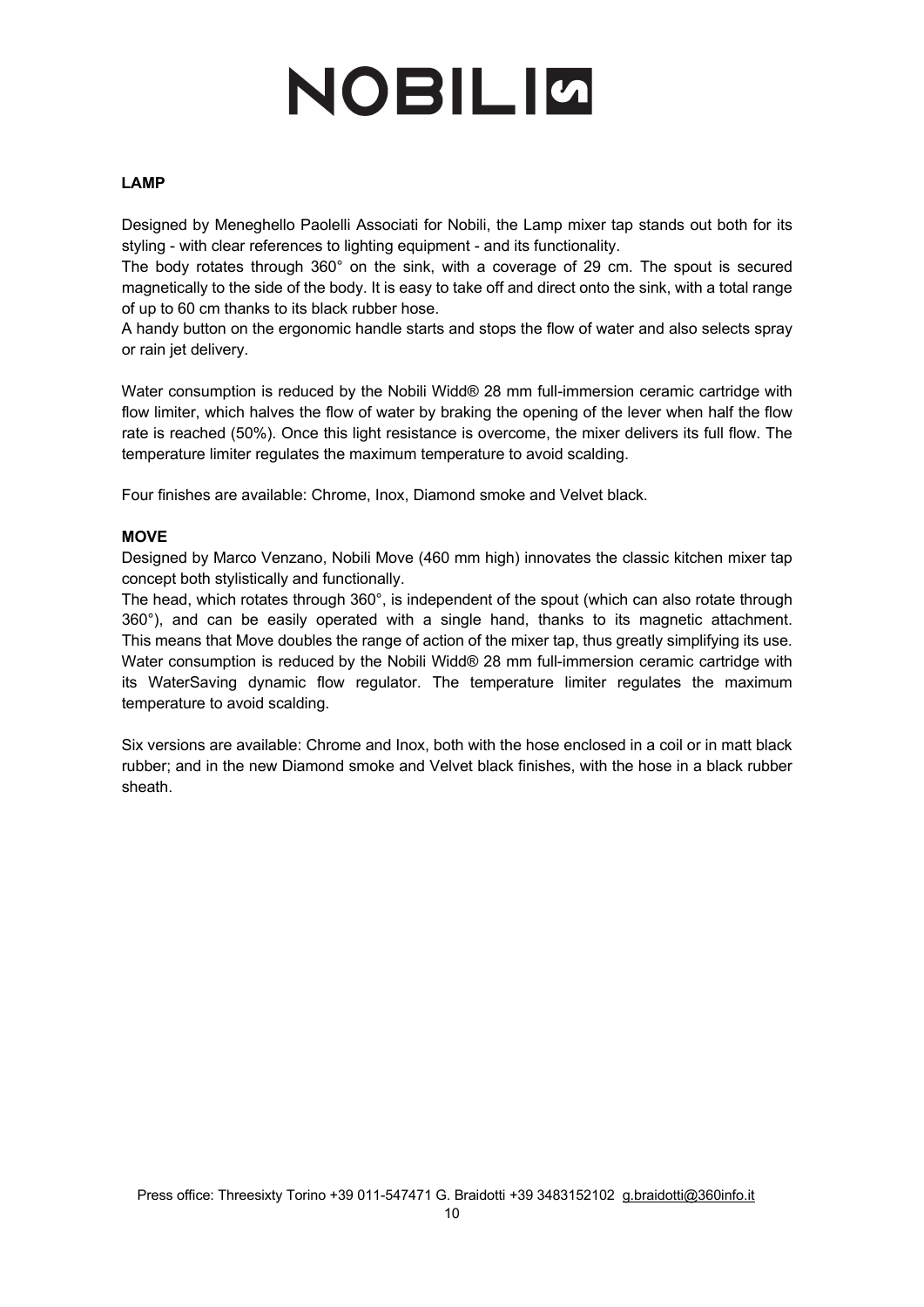#### **DESIGNERS**

#### **MARCO VENZANO**

Born in Liguria in 1980, he graduated in Design from the University of Genoa in 2003**.** Marco Venzano has designed some of the Nobili taps most popular among resellers and professional users in recent years, including Move (2014) and Levante (2019).

#### **MENEGHELLO PAOLELLI ASSOCIATI**

Sandro Meneghello and Marco Paolelli, both born in 1979, trained under Roberto Palomba and Paolo Rizzatto as well as internationally at Central Saint Martins, London, the Norwegian University of S&T, Trondheim, KISD university, Cologne and EDF R&D, Paris. Since 2005 they have been designing products for numerous Italian and international clients.

They have won multiple international awards, including five Red Dot Design Awards, five Design Plus awards, two Good Design Awards, one ADI Design Index, two special mentions at the German Design Awards and six mentions at the Young&Design awards.

#### **PIET BILLEKENS**

Born in 1966 in Tilburg, Netherlands, Piet Billekens, having graduated from the Design Academy Eindhoven in 1990, started working for Cesana as R&D manager for their shower enclosure and accessories division. In 2001 he opened the Foresee Design studio in Milan, working as design consultant with a number of Italian and foreign companies. He has been an expert member for the bathroom division of the CEN working group on the new European shower enclosure regulations.

#### **NILO GIOACCHINI**

Following his technical and artistic studies at ISIA, Florence, Nilo Gioacchini completed his training in Milan as design manager for the Marcello Nizzoli studio. He has worked for major Italian and foreign clients from his Florence studio for the last 35 years. Among others, he has won the Bayer Italia Special Prize and the Abet Print prize. His Mobile Totale Tuttuno is on show at MOMA, New York.